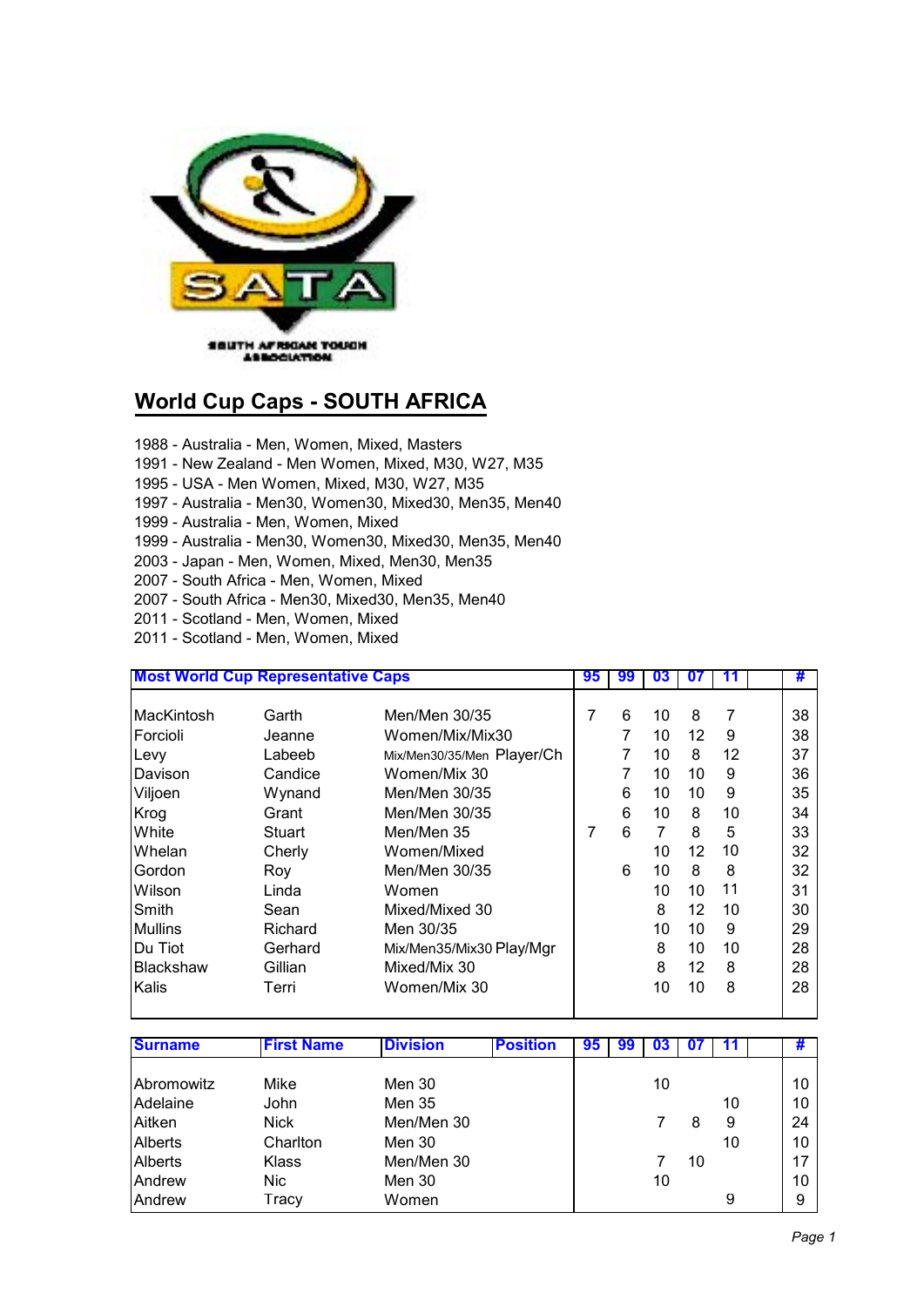| <b>Most World Cup Representative Caps</b> |                  |                          | 95             | 99                  | 03             | $\overline{\mathbf{07}}$ | 11 | #              |
|-------------------------------------------|------------------|--------------------------|----------------|---------------------|----------------|--------------------------|----|----------------|
| Arnold                                    | Aisha            | Women                    |                |                     | 10             |                          |    | 10             |
| Badenhorst                                | Jaco             | Men 30                   |                |                     |                |                          | 9  | 9              |
| Barber                                    | Jason            | Mixed                    |                |                     |                |                          | 11 | 11             |
| <b>Barrett</b>                            | Aimee            | Women                    |                |                     |                | 10                       |    | 10             |
| Bateman                                   | Kathleen         | Women                    |                | $\overline{7}$      |                |                          |    | $\overline{7}$ |
| <b>Bateman</b>                            | Rachel           | Women                    |                | $\overline{7}$      |                |                          |    | $\overline{7}$ |
| <b>Baxter</b>                             | Dylan            | Mixed 30                 |                |                     |                |                          | 10 | 10             |
| <b>Bekker</b>                             | <b>Kobus</b>     | Men 30                   |                |                     |                |                          | 8  | 8              |
| Bennett                                   | Robert           | Mixed                    |                |                     |                |                          | 10 | 10             |
| Bennett                                   | Russell          | Men                      | $\overline{7}$ |                     |                |                          |    | $\overline{7}$ |
| Bernicchi                                 | Juan             | Mixed/Men 30/35          |                |                     | 8              | 10                       | 9  | 27             |
| <b>Beswick</b>                            | Craig            | <b>Men 35</b>            |                |                     |                | 8                        |    | 8              |
| <b>Black</b>                              | <b>Stuart</b>    | Men                      |                |                     |                |                          | 10 | 10             |
| Blackshaw                                 | Gillian          | Mixed/Mix 30             |                |                     | 8              | 12                       | 8  | 28             |
| Boltman                                   | Nabeelah         | Women                    |                |                     |                |                          | 10 | 10             |
| Boonzaier                                 | Louis            | Men 30                   |                |                     | 10             |                          |    | 10             |
|                                           |                  | Men/Men 30               |                | 6                   | $\overline{7}$ | 10                       |    | 23             |
| <b>Boyes</b>                              | Douglas<br>James | Men/Mixed/Men 30         |                | 6                   | 8              | 10                       |    | 24             |
| <b>Boyes</b>                              |                  |                          |                |                     |                |                          |    |                |
| <b>Bright</b>                             | Craig            | Men/Men 30               |                | 6<br>$\overline{7}$ |                | 10                       |    | 16             |
| <b>Bright</b>                             | Dale             | Mixed                    |                |                     |                |                          |    | $\overline{7}$ |
| <b>Bright</b>                             | Glen             | Men                      | $\overline{7}$ |                     |                |                          |    | $\overline{7}$ |
| <b>Bromley</b>                            | Allison          | Women                    |                | $\overline{7}$      | 10             |                          |    | 17             |
| <b>Bunn</b>                               | Sarah            | Women                    |                | $\overline{7}$      |                |                          |    | $\overline{7}$ |
| <b>Butler</b>                             | <b>Bogart</b>    | Mixed                    |                |                     | 8              |                          |    | 8              |
| Carelse                                   | Hashim           | Mixed                    |                |                     |                | 12                       | 11 | 23             |
| Carroll                                   | Chris            | Men                      | $\overline{7}$ |                     |                |                          |    | $\overline{7}$ |
| Carroll                                   | Johnny           | Men                      |                | 6                   |                |                          |    | 6              |
| Charton                                   | Diane            | Women/Mix 30             |                |                     |                | 10                       | 8  | 18             |
| Charton                                   | Ryan             | Mixed 30                 |                |                     |                |                          | 5  | 5              |
| Clarke                                    | Glenn            | Men 30<br>Manager        |                |                     |                |                          | 10 | 10             |
| Clarke                                    | Russell          | Mixed                    |                |                     |                | 12                       |    | 12             |
| Coetzee                                   | Lida             | Mixed 30                 |                |                     |                |                          | 8  | 8              |
| Collins (Aust)                            | Adam             | Men/Wom/Mix Coach/AC     | $\overline{7}$ |                     | 18             |                          |    | 25             |
| Cook                                      | Andrew           | Men                      |                |                     | $\overline{7}$ | 8                        |    | 15             |
| Courtman                                  | Casey            | Mixed/Women              |                |                     |                | 12                       | 10 | 22             |
| Crawford                                  | Allan            | Coach<br>Mixed           |                | $\overline{7}$      |                |                          |    | $\overline{7}$ |
| Croukamp                                  | Tylan            | Mixed                    |                |                     |                |                          | 10 | 10             |
| Cungwe                                    | Charity          | Women                    |                |                     |                | 10                       |    | 10             |
| Curry                                     | Leanne           | Women                    |                |                     |                | 10                       | 10 | 20             |
| Dand                                      | Mark             | Men 30                   |                |                     |                |                          | 9  | 9              |
| Davison                                   | Candice          | Women/Mix 30             |                | $\overline{7}$      | 10             | 10                       | 9  | 36             |
| Day                                       | Lindsay          | Mixed                    |                |                     | 8              |                          |    | 8              |
| Day                                       | Nicci            | Women                    |                | $\overline{7}$      |                |                          |    | $\overline{7}$ |
| De Kock                                   | Deon             | Men 30                   |                |                     |                | 10                       |    | 10             |
| De Villiers                               | Johan            | Men/Men 30/35 Mgr/Player |                |                     | 7              | 10                       | 10 | 27             |
| De Wet                                    | Gustav           | Men 30                   |                |                     | 10             |                          |    | 10             |
| Devlin                                    | Grant            | <b>Men 35</b>            |                |                     |                | 8                        |    | 8              |
| <b>Dickens</b>                            | <b>Nick</b>      | Men/Mixed                |                |                     | $\overline{7}$ | 8                        | 11 | 26             |
| <b>Diedericks</b>                         | Rameez           | Men                      |                |                     |                |                          | 11 | 11             |
| Dixon                                     | Aimee            | Mixed                    |                |                     |                |                          | 10 | 10             |
|                                           |                  |                          |                |                     |                |                          |    | 7              |
| Donaldson                                 | Stephanie        | Mixed                    |                | $\overline{7}$      |                |                          | 7  | $\overline{7}$ |
| Douglas                                   | Julia            | Mixed                    |                |                     |                |                          |    |                |
| <b>Dreyer</b>                             | Louw             | Men                      |                |                     |                | 8                        |    | 8              |
| Drysdale                                  | Peter            | Men<br>Manager           | 7              |                     |                |                          |    | $\overline{7}$ |
| Du Plessis                                | Neil             | Men                      | $\overline{7}$ |                     |                |                          |    | $\overline{7}$ |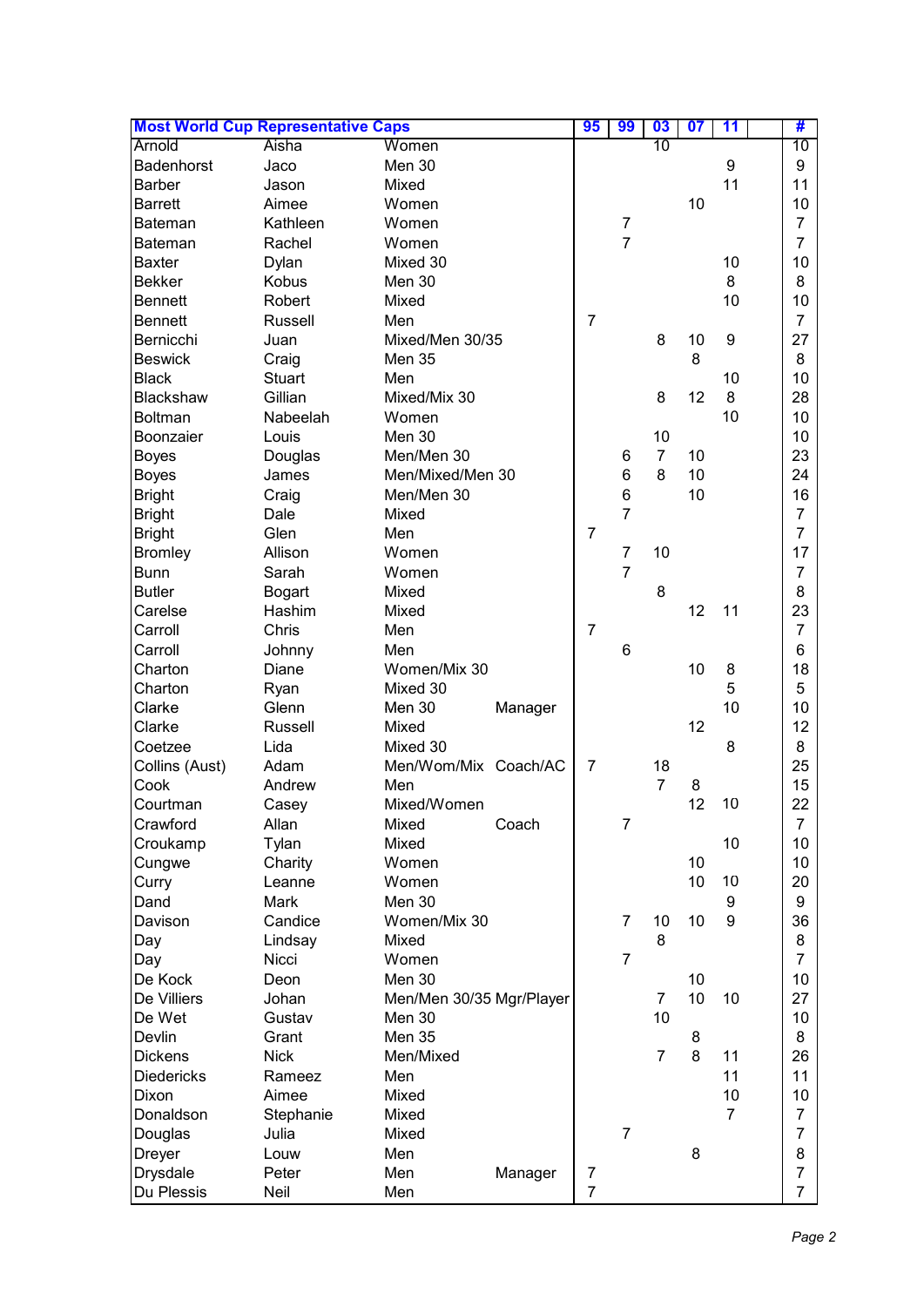| <b>Most World Cup Representative Caps</b> |                |                          | 95      | 99             | 03             | 07 | 11 | #              |                |
|-------------------------------------------|----------------|--------------------------|---------|----------------|----------------|----|----|----------------|----------------|
| Du Tiot                                   | Gerhard        | Mix/Men35/Mix30 Play/Mgr |         |                |                | 8  | 10 | 10             | 28             |
| Duk                                       | William        | Men 30/35                |         |                |                |    | 10 | 10             | 20             |
| Forcioli                                  | Jeanne         | Women/Mix/Mix30          |         |                | $\overline{7}$ | 10 | 12 | 9              | 38             |
| Fourie                                    | Hawies         | Men                      |         | $\overline{7}$ |                |    |    |                | $\overline{7}$ |
| Francke                                   | Colin          | Men                      |         | $\overline{7}$ |                |    |    |                | $\overline{7}$ |
| Francke                                   | Tyrone         | Men                      |         | $\overline{7}$ |                |    |    |                | 7              |
| Fuchsloch                                 | Tyron          | Men 30                   |         |                |                |    |    | 9              | 9              |
| Gabier                                    | Ganief         | Men                      |         |                |                |    | 8  |                | 8              |
| Gamsy                                     | Glenn          | Men                      |         | $\overline{7}$ |                |    |    |                | $\overline{7}$ |
| Geach                                     | Linton         | Women                    | Coach   |                |                |    |    | 11             | 11             |
| Gibbons                                   | Nandie         | Women                    |         |                |                |    | 10 |                | 10             |
|                                           |                |                          |         |                |                |    |    |                |                |
| Glass                                     | Kristy         | Mixed                    |         |                |                | 8  |    |                | 8              |
| Gordon                                    | Ashwall        | Mixed                    |         |                |                |    |    | 9              | 9              |
| Gordon                                    | Roy            | Men/Men 30/35            |         |                | 6              | 10 | 8  | 8              | 32             |
| Goussard                                  | Riaan          | Men 30/35                |         |                |                | 10 | 8  | 8              | 26             |
| Griffiths                                 | Gavin          | Men/Mixed                | Play/Ch |                | 6              |    |    | 11             | 17             |
| Griffiths                                 | Marty          | Men 35                   |         |                |                |    | 8  |                | 8              |
| Groenewald                                | Grant          | Mixed/Men 30             |         |                | $\overline{7}$ |    | 10 |                | 17             |
| Gyon                                      | Istvan         | Men                      | Manager |                |                |    |    | 12             | 12             |
| Hambrook                                  | Jenna          | Mixed                    |         |                |                |    |    | 9              | 9              |
| Harrison                                  | Melissa        | Women                    |         |                |                | 10 |    |                | 10             |
| Harris-Walker                             | Keith          | Men/Men30/35/Mix Coach   |         |                |                | 18 | 8  |                | 26             |
| Hawkins                                   | Chantelle      | Mixed 30                 |         |                |                |    |    | 8              | 8              |
| Hayden                                    | Gareth         | Men                      |         |                |                |    | 8  | $\overline{7}$ | 15             |
| Hoffmann                                  | Marc           | Mixed                    |         |                | $\overline{7}$ |    |    |                | $\overline{7}$ |
| Holden                                    | Erica          | Women                    |         |                |                | 10 |    |                | 10             |
| Hugo                                      | Carolyn        | Women                    |         |                | $\overline{7}$ |    |    |                | $\overline{7}$ |
| Jamieson                                  | Mary           | Mixed                    |         |                |                |    |    | 10             | 10             |
| Jansen                                    | Julian         | Mixed                    |         |                |                |    | 12 |                | 12             |
| Janssens                                  | <b>Brenda</b>  | Mixed                    |         |                | $\overline{7}$ |    |    |                | $\overline{7}$ |
| Jooste                                    | Anton          | Men 30                   |         |                |                |    |    | 8              | 8              |
| Jooste                                    | Sterrenberg    | Men/Men 35               |         |                |                |    | 8  | 9              | 17             |
| Judaar                                    | <b>Shafiek</b> | Mixed                    |         |                |                |    | 12 |                | 12             |
| Kalis                                     |                | Women/Mix 30             |         |                |                | 10 | 10 | 8              |                |
|                                           | Terri          |                          |         |                |                |    |    |                | 28             |
| Kapp                                      | Jaco           | Men 35                   |         |                |                |    | 8  |                | 8              |
| Katz                                      | Vanessa        | Women                    |         |                | $\overline{7}$ | 10 |    |                | 17             |
| Kemp                                      | Heinrich       | Mixed 30                 |         |                |                |    |    | 10             | 10             |
| Kerr                                      | <b>Nicky</b>   | Women                    |         |                |                | 10 |    |                | 10             |
| Keyser                                    | Carl           | Men/Men 35               |         | $\overline{7}$ | 6              |    | 8  |                | 21             |
| Keyser                                    | Martin Karl    | Tour                     | Physio  |                | $\overline{7}$ |    |    |                | $\overline{7}$ |
| Khumalo                                   | Siphiwe        | Men                      | Mgr     |                |                |    | 8  |                | 8              |
| Kid                                       | <b>Steve</b>   | Mixed                    | Coach   |                | $\overline{7}$ |    |    |                | $\overline{7}$ |
| Kilfoil                                   | Shaun          | Men 30                   |         |                |                |    |    | 8              | 8              |
| Klette                                    | Sharon         | Women                    |         |                | $\overline{7}$ |    |    |                | $\overline{7}$ |
| Knoesen                                   | <b>Steve</b>   | <b>Men 35</b>            |         |                |                |    |    | 10             | 10             |
| Knoesen                                   | Steven         | Men 30                   |         |                |                | 10 | 10 |                | 20             |
| Kokoali                                   | Fumi           | Women                    |         |                |                | 10 |    |                | 10             |
| Kolbe                                     | Dianne         | Mixed                    |         |                |                | 8  |    |                | 8              |
| Krog                                      | Grant          | Men/Men 30/35            |         |                | 6              | 10 | 8  | 10             | 34             |
| Kruger                                    | Anthony        | Mixed                    | Manager |                | $\overline{7}$ |    |    |                | $\overline{7}$ |
| Kruger                                    | Lara           | Women                    |         |                |                |    |    | 10             | 10             |
| La Vita                                   | Hilton         | Mixed                    |         |                | $\overline{7}$ |    |    |                | $\overline{7}$ |
| Lawless                                   | Grant          | <b>Men 35</b>            |         |                |                |    | 8  |                | 8              |
| Le Roux                                   | Nadia          | Mixed                    |         |                | $\overline{7}$ |    |    |                | $\overline{7}$ |
|                                           |                |                          |         |                |                |    |    |                |                |
| Leggett                                   | Achmad         | Mixed 30                 |         |                |                |    |    | 8              | 8              |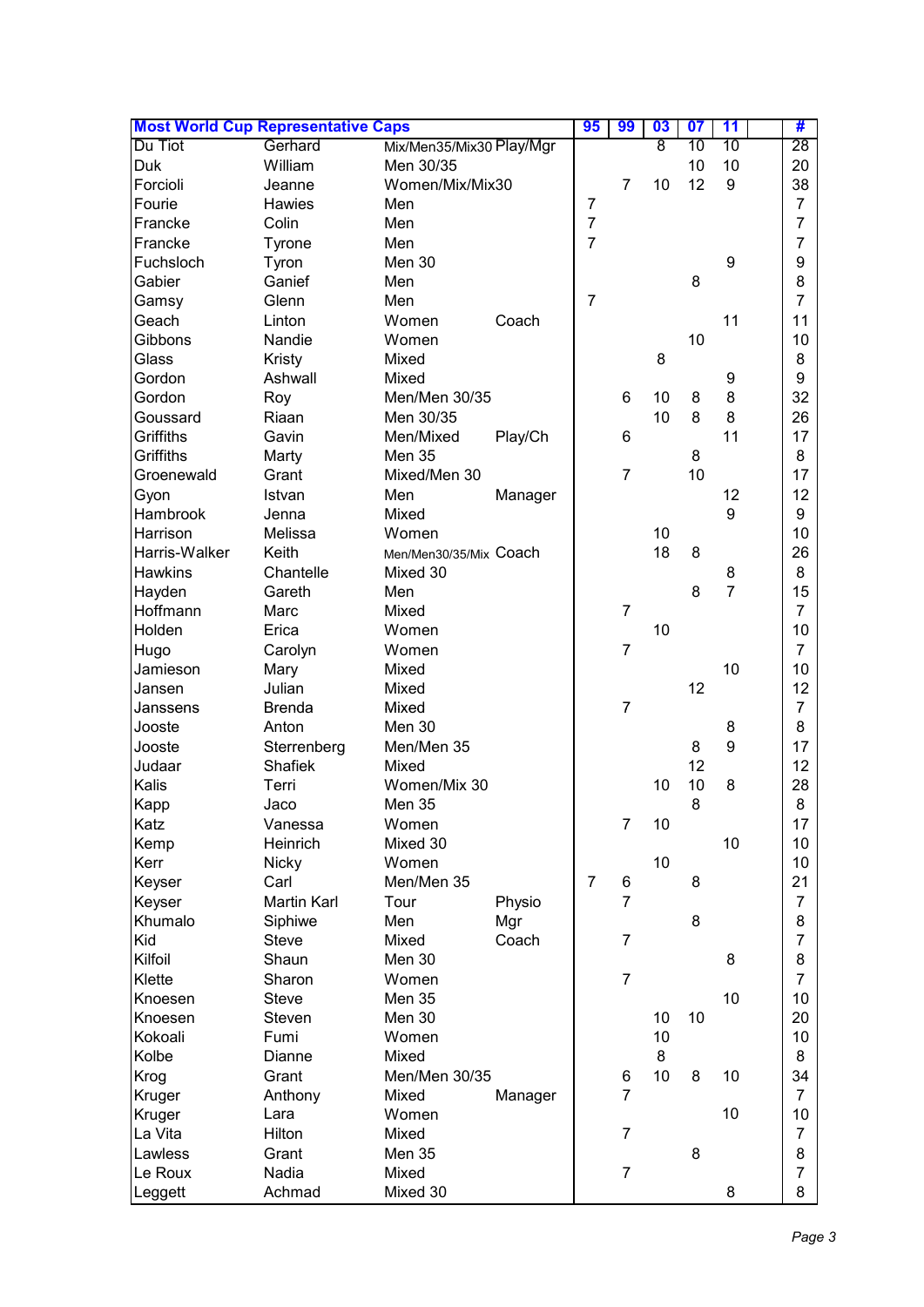| <b>Most World Cup Representative Caps</b> |                 |                            |              |                | 99             | 03             | $\overline{\mathbf{07}}$ | 11               | #              |
|-------------------------------------------|-----------------|----------------------------|--------------|----------------|----------------|----------------|--------------------------|------------------|----------------|
| Levy                                      | Labeeb          | Mix/Men30/35/Men Player/Ch |              |                |                | 10             | 8                        | 12               | 37             |
| Levy                                      | Nadeema         | Men 35                     | Manager      |                |                |                |                          | 10               | 10             |
| Lippstreu                                 | Liesel          | Women                      |              |                | $\overline{7}$ |                |                          |                  | $\overline{7}$ |
| Louw                                      | Marius          | Men 30/M35                 |              |                |                | 10             | 8                        |                  | 18             |
| Ludick                                    | Xenephin        | Men 30                     |              |                |                |                |                          | 9                | 9              |
| MacKintosh                                | Garth           | Men/Men 30/35              |              | $\overline{7}$ | 6              | 10             | 8                        | $\overline{7}$   | 38             |
| MacKintosh                                | Roan            | Men/Mixed 30               |              |                |                | $\overline{7}$ | 8                        | 10               | 25             |
| Malan                                     | lelsje          | Mixed                      |              |                |                |                |                          | 10               | 10             |
| Mange                                     | Pumla           | Women                      |              |                |                |                | 10                       |                  | 10             |
| Manthe                                    | Robert          | Mixed                      |              |                |                | 8              |                          |                  | 8              |
| Marquard                                  | Mariam          | Women                      |              |                |                |                | 10                       | 10               | 20             |
| Masuku                                    | Siyabonga       | Men                        |              |                |                |                | 8                        | 9                | 17             |
| <b>McAlery</b>                            | Caryn           | Women                      |              |                |                |                |                          | $\overline{7}$   | $\overline{7}$ |
| Medcalf                                   | Grant           | Men/Men 30/35              |              |                |                | $\overline{7}$ | 10                       | 10               | 27             |
| Mellon                                    | Gareth          | Men                        |              |                |                |                |                          | 11               | 11             |
| Millar                                    | <b>Stuart</b>   | <b>Men 35</b>              |              |                |                |                | 8                        |                  | 8              |
| <b>Mistark</b>                            | Wilhelm         | Men 30                     |              |                |                |                | 10                       |                  | 10             |
| Moggee                                    | <b>Tilis</b>    | Mixed                      |              |                | $\overline{7}$ |                |                          |                  | $\overline{7}$ |
| Mordt                                     | Courtenay       | Men 30                     |              |                |                |                |                          | 10               | 10             |
| <b>Moses</b>                              | Yasim           | Mixed                      |              |                |                |                | 12                       |                  | 12             |
| <b>Mostert</b>                            | Wilhelm         | Men                        |              |                | 6              |                |                          |                  | 6              |
| Motsumi                                   | Kedidiretse     | Men                        |              |                |                |                |                          | 11               | 11             |
| Motsumi                                   | Thabo           | Men                        |              |                |                |                | 8                        |                  | 8              |
| Mouton                                    | Ruan            | Mixed 30                   |              |                |                |                |                          | 10               | 10             |
| <b>Mullins</b>                            | Richard         | Men 30/35                  |              |                |                | 10             | 10                       | 9                | 29             |
| <b>Mullins</b>                            | <b>Stuart</b>   | Men 30                     | Coach/player |                |                |                | 10                       | 6                | 16             |
| Noordien                                  | <b>Tashreek</b> | Men                        |              |                |                |                |                          | 11               | 11             |
| Nortier                                   | Jenna           | Women                      |              |                |                |                | 10                       | 10               | 20             |
| Norton                                    | James           | Men                        |              |                |                | $\overline{7}$ |                          |                  | $\overline{7}$ |
| Oesman                                    | Adnaan          | Men                        |              |                |                |                |                          | 11               | 11             |
| Oliphant                                  | Yolanda         | Mixed                      |              |                |                |                | 12                       |                  | 12             |
| Oosthuis                                  | Denner          | Mixed                      |              |                | $\overline{7}$ |                |                          |                  | $\overline{7}$ |
| Oscroff                                   | Kathy           | Women                      |              |                | $\overline{7}$ |                |                          |                  | $\overline{7}$ |
| Osman                                     | Ramiz           | Men                        |              |                |                |                |                          | 11               | 11             |
| Osman                                     | Roshan          | Mixed                      |              |                |                |                |                          | 10               | 10             |
| Paton                                     | Claire          | Women                      |              |                |                |                |                          | $\boldsymbol{9}$ | 9              |
| Paxton                                    | Craig           | Men                        |              |                |                |                | 8                        | 11               | 19             |
| Pead                                      | Terri           | Women                      |              |                | $\overline{7}$ |                |                          |                  | $\overline{7}$ |
| Pepper                                    | Shona           | Women                      |              |                |                |                |                          | 10               | 10             |
| Petersen                                  | Rafiek          | Men                        |              |                |                |                | 8                        | 11               | 19             |
| Phipps                                    | Karen           | Mixed                      |              |                |                | 8              |                          |                  | 8              |
| Pholo                                     | Tsoanelo        | Mixed                      |              |                | $\overline{7}$ |                |                          |                  | $\overline{7}$ |
| Plimsoll                                  | James           | Men                        |              |                |                |                |                          | 10               | 10             |
| Pomare                                    | Ivan            | Women<br>Coach             |              |                | $\overline{7}$ |                |                          |                  | $\overline{7}$ |
| Powers                                    | Keira           | Mixed/Women                |              |                | $\overline{7}$ | 10             | 10                       |                  | 27             |
| Powers                                    | Laurian         | Men/M30/Mix/Wom Manager    |              |                |                | 20             |                          |                  | 20             |
| Pullen                                    | Roxanne         | Mixed                      |              |                |                |                | 12                       |                  | 12             |
| Putter                                    | Dian            | Men 30                     |              |                |                |                |                          | 10               | 10             |
| Raats                                     | Riaan           | Men 30                     |              |                |                |                |                          | 10               | 10             |
| Reid                                      | Mark            | Men 30                     |              |                |                | 10             |                          |                  | 10             |
| Revels                                    | Luisa           | Women                      |              |                |                | 10             |                          |                  | 10             |
| <b>Ricketts</b>                           | <b>Brionne</b>  | Women                      |              |                |                |                | 10                       |                  | 10             |
| RietMann                                  | Heini           | Men                        |              | $\overline{7}$ |                |                |                          |                  | $\overline{7}$ |
| Rightford                                 | Taryn-Lee       | Mixed                      |              |                |                |                |                          | 7                | $\overline{7}$ |
| Rip                                       | Leigh-Anne      | Women                      |              |                |                |                |                          | 9                | 9              |
|                                           |                 |                            |              |                |                |                |                          |                  |                |